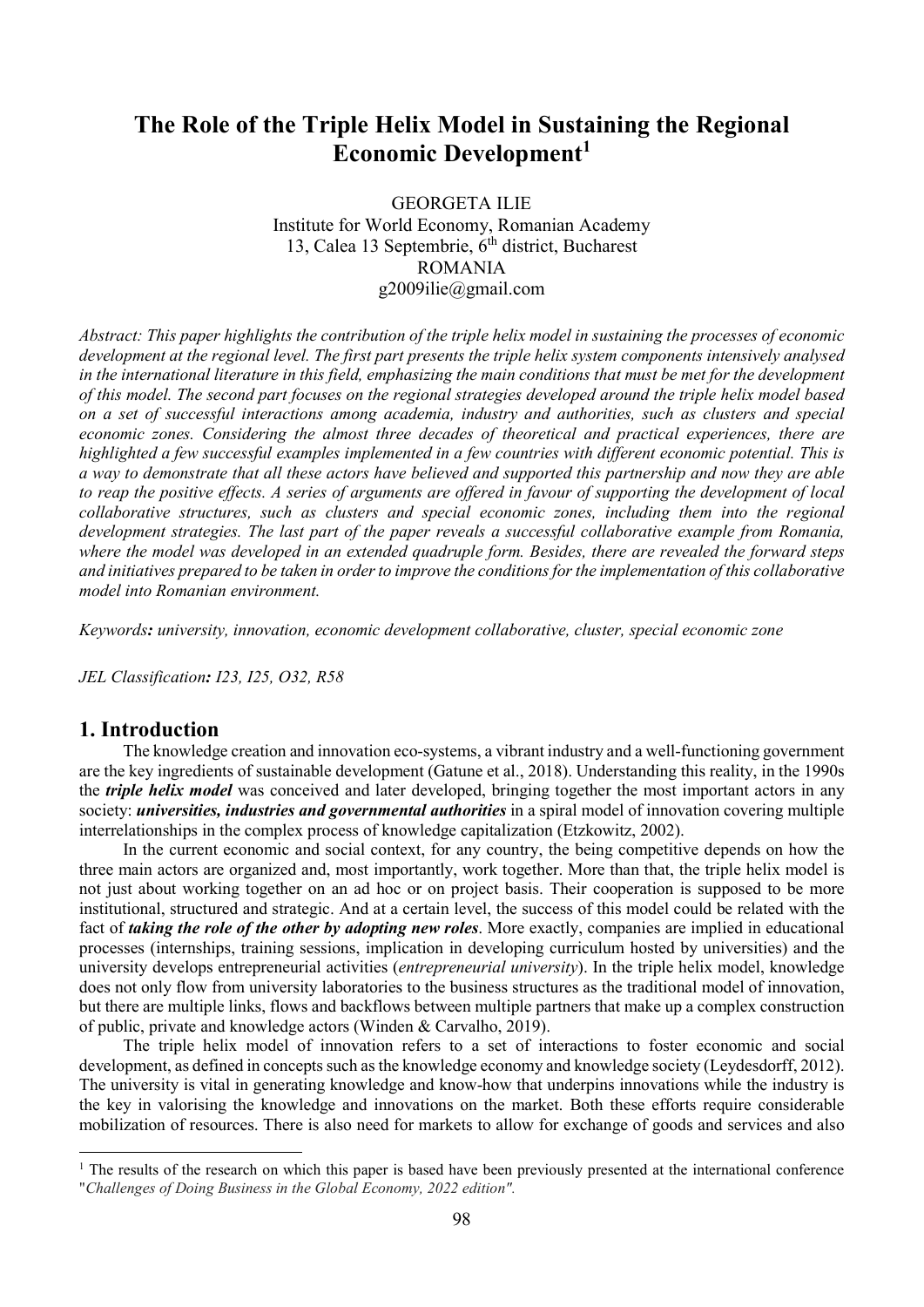coordinate production activities through price signals. Governments play a crucial role in setting the regulation framework, facilitating the markets functioning and also incentivizing actors to participate in otherwise risky economic activities (Gatune et al., 2018).

Starting this model involves taking the initiative of one of the three actors. The driver of the triple helix can be any of the three main players. When government leads the process then this is a top-down model, where the policy drives the process, by formulating the overview and specifying the general objectives. When industry or academia drives, then a bottom-up process happens. But the two processes are not distinct as government can take the initiative of starting the process say through encouraging industry and then industry leaders can takeover. (Gatune et al., 2018).

## 2. The Triple Helix model: components and determinant conditions

The triple helix model is organized on the basis of a system consisting of: the three components (from three different areas: university, industry and government); the relationships among the components (through collaboration, technology transfer, conflict moderation, substitution and networking); the processes taking place into a common structure (related with generation, diffusion and application of knowledge and innovation) (Ranga & Etzkowitz, 2013). In order to illustrate the components of this model, the international specialized literature offers a specific graphical representation for the triple helix model, as the one presented in Figure 1.



Figure 1: The triple helix system: components and interactions

Jobs, taxes, infrastructure

Source: Author, based on Ranga & Etzkowitz (2013).

Over time, the triple helix model, as a form of collaboration supporting the economic development, has shown that its processes of organization and operation require the provision of *three specific spaces*, built gradually, as follows:

- the knowledge space is about the concentration of related education, research and development activities in a certain geographical area, thus improving local conditions for innovation;
- the *consensus space* represents the environment in which individuals with different perspectives meet and interact representing businesses, organizations and institutions from the three institutional spheres and through mutual interaction are generating new ideas and innovative development strategies; the agreement is crucial in supporting the interaction among three powerful actors, as a key in generating trust and a shared vision, as well as in developing the regulation framework;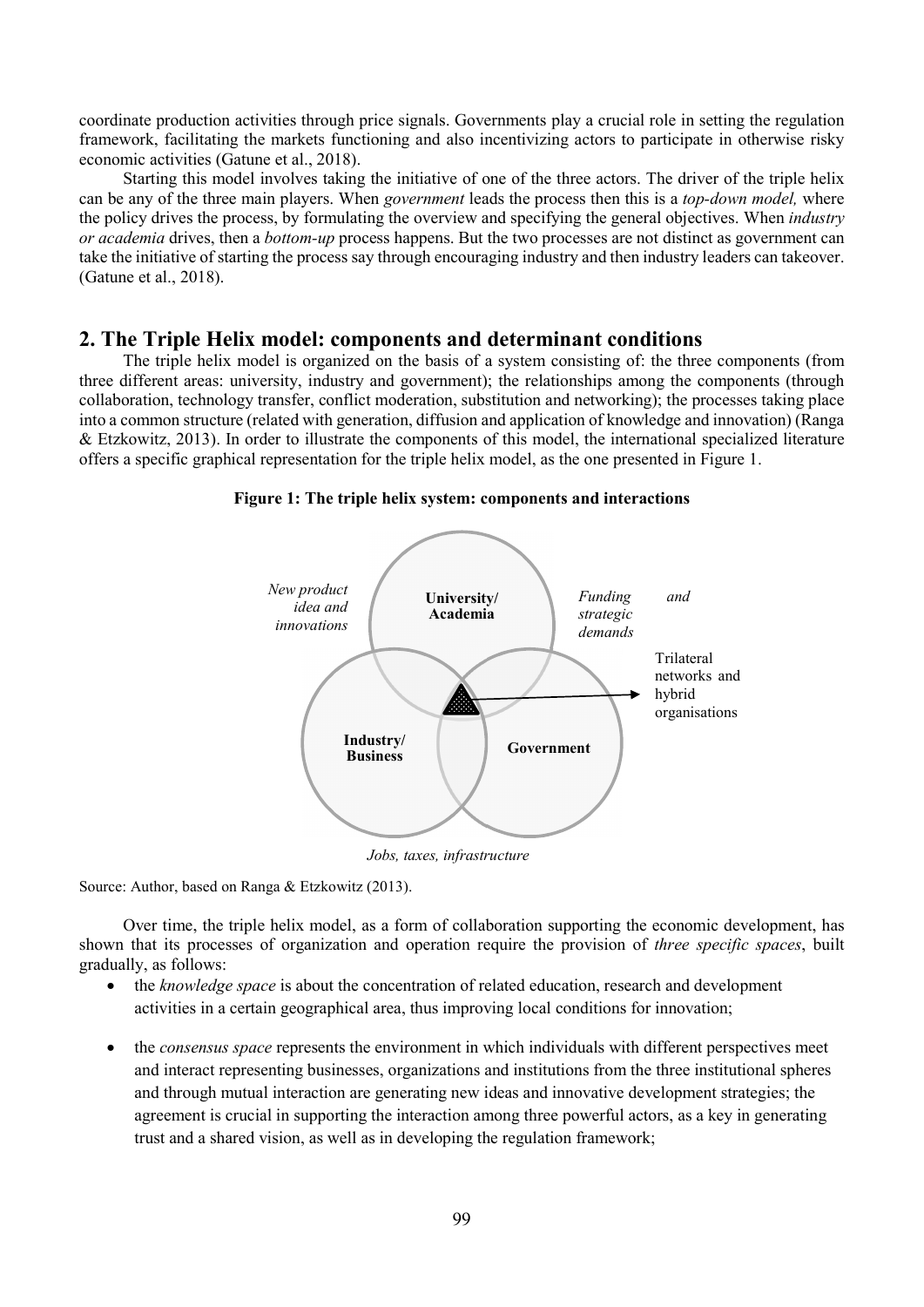the innovation space may result in the formation of hybrid organizations arising from the interaction of the three institutional structures and thus establishing of innovation clusters, business incubators, science and technological parks, research and development organizations (Ranga & Etzkowitz, 2013).

The relationship among the three main players here involved requires a strong communication, a mutual learning process to produce, diffuse, capitalize and regulate processes of generation and application of useful knowledge. The pragmatic relationship is an interactively concentrated effort embedded in shared values and consequently in productive projects.

Triple helix systems focus on the *open boundaries* among institutional components as a very valuable source of organizational creativity, encouraging individuals to move within and between spheres and to engage in recombining elements to create new types of creative structure. Networking in order to increase cohesion, destroying borders can be as important as the results of research and development (Etzkowitz, 2002)

Bringing the three dimensions together means the convergence and confluence of interests. Priorities have to be set not only on intellectual, rational and logical goals, but also on available resources, research agendas and an ex-ante assessment of the likelihood of success (Leydesdorff, 2012).

The development of the triple helix as an institutionalization process involves four phases, beginning with the recognition and understanding of needs, followed by internal transformation at the level of each participant in this model and the development of interactions between organizations, and ending with institutionalization. Going through these logical transformations requires the fulfilment of favourable tangible and intangible conditions (Cai et al., 2015). The *tangible conditions* that must be the basis for the development of the triple helix model are:

- competencies of universities in knowledge and technology generation and diffusion;
- absorptive capacity and demand of industry and innovator for knowledge and technology;
- supportive infrastructure;
- institutional entrepreneurs.

The *intangible conditions* are focused on general contextual factors and are as follows:

- consensus on knowledge as the key to economic growth (the model comes to create a framework of a regional collaboration of creating innovative technologies and products);
- *market orientated culture* (each player is concerned with pursuing their interests in the market);
- process oriented knowledge management in knowledge production (applying the specific principles and standards of quality management, creating the conditions for continuous improvement and efficiency);
- *intellectual property protection* (as one of the most sensitive issues in this collaborative project requiring specific means of guaranties);
- *civil society participation* (local initiatives and free mobility support the sources of innovation);
- sense of competition (this model based on an intensive partnership is performed in a way to support competitive market systems);
- democracy in decision making (needed at the level of each player).

Although these conditions are extremely challenging, there is a general acceptance that these favourable conditions are fruitful at the level of a regional innovation system, as we are going to highlight through several successful examples in the following chapters of this paper.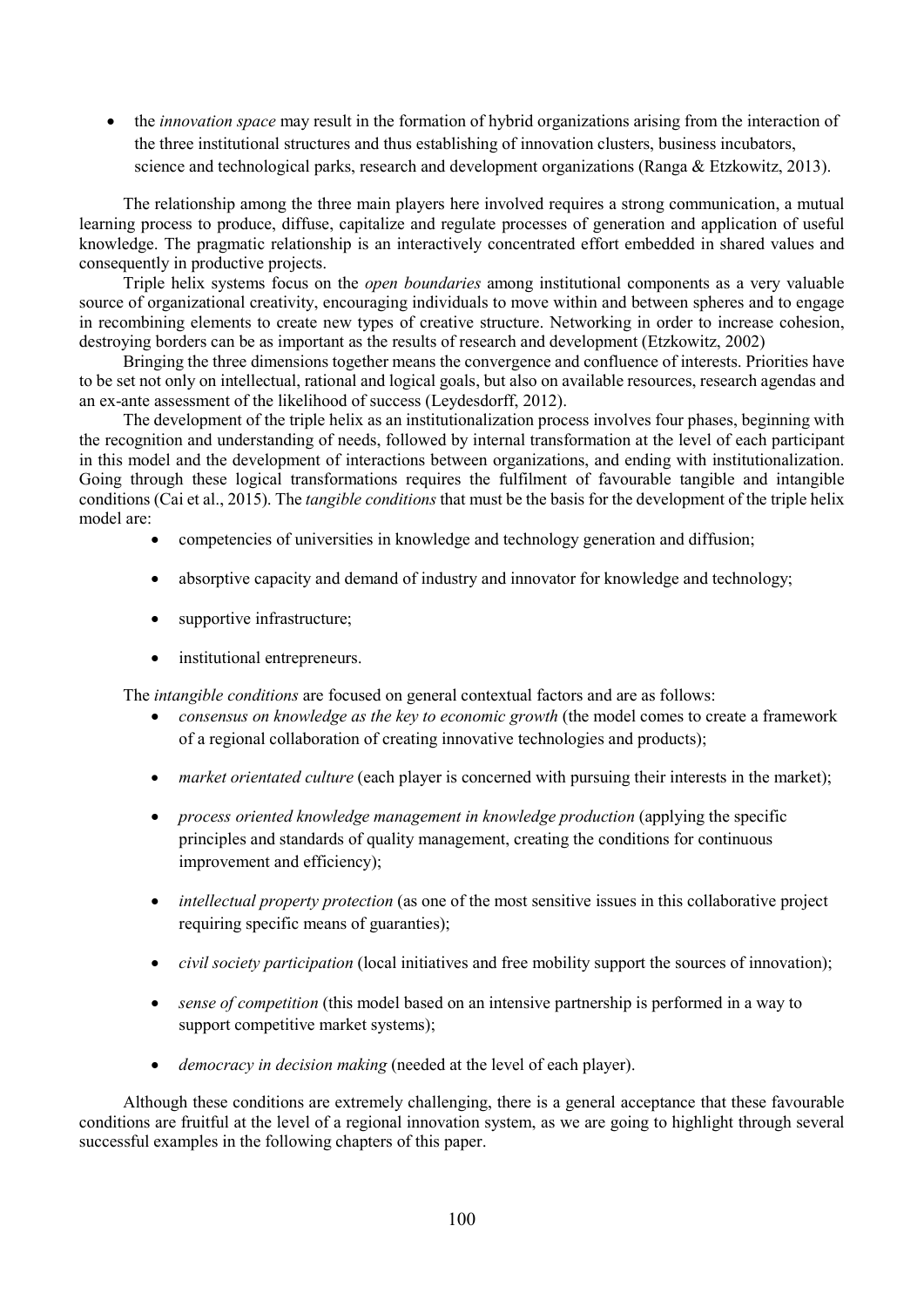### 3. The triple helix model and its role in supporting the local economic development

The triple helix model is the most applicable and it generates effects at the level of local development, and in this particular case the clusters and special economic zones offer the best conditions.

Innovation takes place in an institutional, political and social context, where the innovation capacities should be approached as a geographical process and should be sustained through knowledge sharing regional communities. Innovation is easier when geographical concentration and proximity are present, and therefore the regional cluster and the special economic zone take on new dimensions in such processes (Gatune et al., 2018).

For the regional innovation system to be effective, the region needs not only scientific and technological institutions, but also tools to support innovation, such as institutions to promote concerted action and investment mechanisms, and therefore institutional support structures through regulations that favour innovation processes. It is also particularly important to have structures that link the regional to the national level. Bringing regional and national together is the key to exploiting national resources that can be substantial, and funding mechanisms often tend to be highly centralized at the national level. In designing concentrated spaces to ensure knowledge creation, innovation, consensus and cooperation, all these issues are essential (Rodrigues & Melo, 2013).

The decisive objective of a regional economic development policy is to create the conditions, infrastructure and resources that companies and communities rely on in order to be productive. Every successful company and every region begin with certain foundations — an educated population, concentration of skilled labour, dynamic networks of suppliers, strong infrastructure, basic research that can be capitalized on the market (Fuller et al., 2015).

The favourable conditions are crucial for common prosperity, which is at the heart of a successful economic development strategy. In our analysis, we highlight the *clusters* and *special economic zones* as two successful models that offer the best conditions for the application of this model and can generate remarkable results at the regional level, where they are implemented. What is noteworthy is that these structures have been implemented and have generated very remarkable results in developed and emerging countries. These have been noticed by the main actors in other countries, mainly in the developing countries that are looking for development solutions, and thus they have become role models. Projects in the same direction are currently under way in developing countries in Africa, which have seen this model as a solution to ensure that they use their valuable knowledge resources and to increase their chances of economic development.

#### 3.1. Clusters – the suitable structure for implementing the triple helix model

Within the meaning of the classical definition, a *cluster* is a group of companies, as well as economic actors and related institutions that are located next to each other and that derive productive advantages from their proximity and mutual connections. Cluster analysis can help detect the region's strengths and economic challenges and identify realistic ways to shape the region's economic future (Cortright, 2006).

Therefore, the local or regional level is the best place to apply the triple helix model, as it offers the full potential for closer collaboration, which is the key to identifying innovative solutions that will later generate competitiveness. All this can be developed in innovative clusters or other collaborative structures that can lead the development of the region by increasing skills and creating industries. Industries can eventually generate companies that over time become world leaders and consequently the main drivers of economic development. Clusters increase the competitiveness of companies through accumulation economies. This is due to the presence of high competencies, providers of specialized services, improved market access and the flow of information (Gatune et al., 2018).

#### An inspirational successful triple helix project developed within a cluster structure in South Carolina

The triple helix innovation model is a point where industry, government and education come together in a common goal: to facilitate the generation of ideas and to use them in economic and social development.

There are many communities that recognize the importance of synergy among these key players, developing successful collaborations that can be inspirational models for actors involved in many locations around the world. Beyond the theoretical and idealistic dimension, these examples demonstrate that this model works and generates real effects for everyone implied and society.

South Carolina is the location of the world's largest BMW production facility, and some will say, the catalyst to making the region an automotive cluster of excellence. Besides, more than 250 other automotive companies, from suppliers to software providers, including American, French, German and Japanese auto giants, operate here being parts of this ever-growing industrial powerhouse.

In this very specialised and concentrated area there is an extraordinary need of a knowledge, specialised skills and talents channel to nurture the workforce. This need is extraordinary supported by Clemson University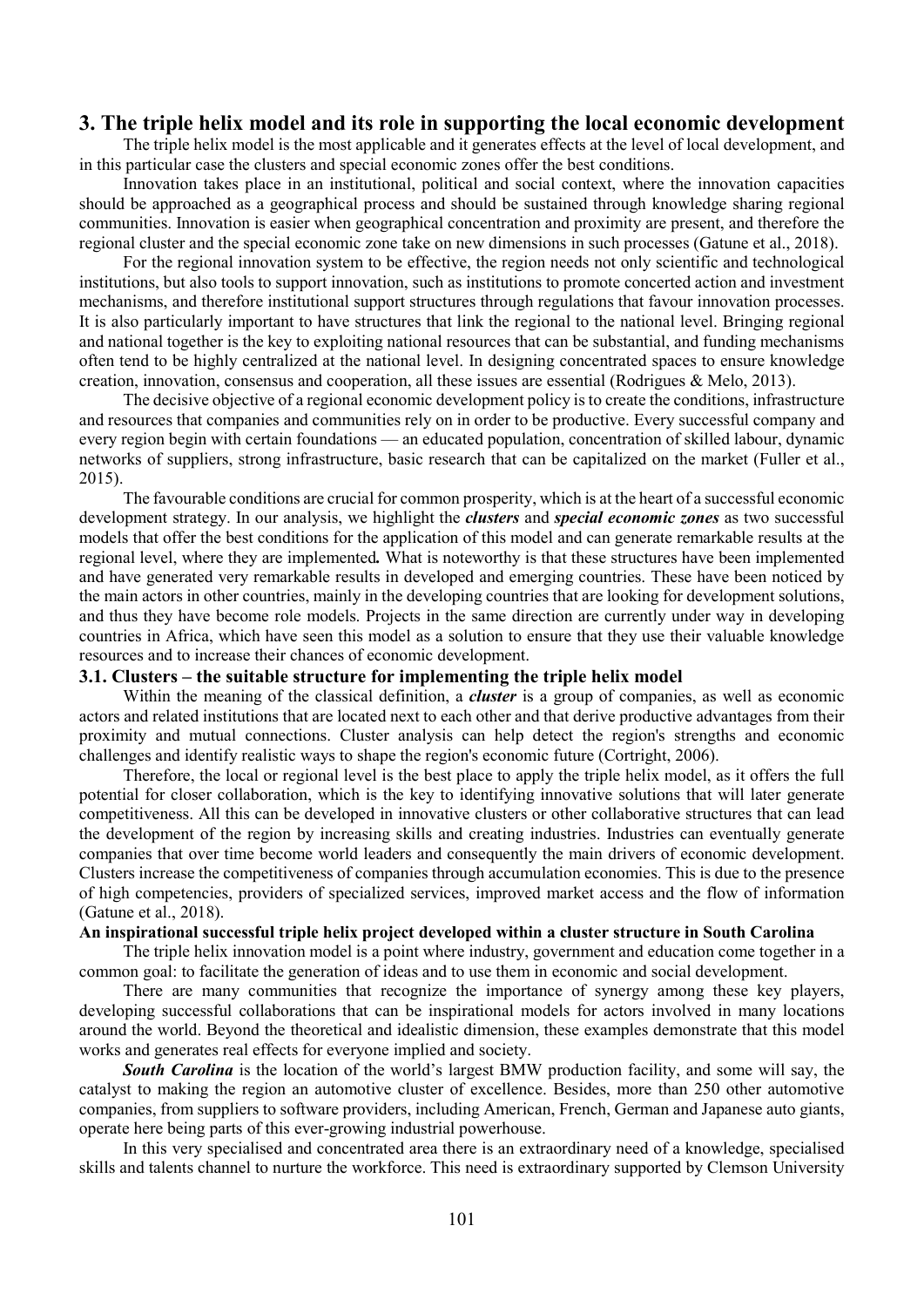that since 2007 has developed the Clemson University International Center for Automotive Research (CU-ICAR) with a very well targeted vision to be the premier automotive research, innovation and educational enterprise in the world.

Their strong and fruitful interaction is financially supported by the private and public sector. Since its inception, CU-ICAR has secured investments totalling USD 300 million, including more than USD 95 million from governmental agencies, allowing industry and university to focus on programmes, research and advancements within the industry.

Corporate decision-makers are seeking that level of collaboration, especially when setting up a new business structure in a new geographic region where the company doesn't have its own research, development and talent infrastructure. Deep Orange, a dedicated master programme developed by CU-ICAR, offers all the necessary educational and practical infrastructure from concept designing a vehicle to a market-ready prototype.

This master innovative program, through its strong education, research and industry collaboration, allows students to understand a wide range of automotive industry issues, provided in partnership with the main international manufacturers and industry partners, offering the latest perspective on vehicle design in terms of new technology (Caldwell, 2022).

This successful particular example demonstrates the way all three facets of the triple helix model work together being able to generate remarkable outcomes for every part implied, local community (university), industry and national development. This joint project was developed at the *initiative of an industrial region to* modernize itself with the impulse of a university. Many other collaborative projects have been developed as a university initiative to attract industry, as were the cases with the development of the Stanford's science park around the university or the Research Triangle in North Carolina (the largest research park in the USA including: North Carolina State University, Duke University and University of North Carolina) (Leslie & Kargon, 1996).

#### 3.2. Special economic zones – the proper location for developing the triple helix model

In Asian countries, the collaboration among the key actors is crucial for attracting foreign direct investment, creating innovation-driven industries and offering high value-added jobs. Understanding all these positive effects, the central authorities relaxed the control to local administrative institutions. At this level, the best conditions are offered by the special economic zones.

#### The tech hub of Shenzhen in China

The tech hub of Shenzhen in China is an outstanding example of how world-leading companies can emerge from these ecosystems. The city is home to the headquarters of leading electric vehicle battery maker BYD and software giant Tencent, which has grown into a global behemoth since being founded by Pony Ma and four other Shenzhen University classmates in 1998.

Analysing the Shenzhen favourable environment for such a success, besides the special economic zone conditions, it is more the obvious the role of the **Shenzhen University**, declaring itself as dedicated to serving the Shenzhen special economic zone (Yeo, 2022).

Weakening control of the central government by transferring to the local government authorities a number of economic prerogatives, especially in the areas of infrastructure construction, has allowed companies in the area to increase their production efficiency.

In this context, key players were encouraged to develop interactive links with each other. The Shenzhen government has created a favourable institutional environment to attract infrastructure construction, manufacturing and high-tech industries. The industry conducts research and development activities, enabling modernization and innovation. The university is involved in technology transfer, setting up new research spinoffs and other reform measures, including the promotion of university-industry links, the development of university-run enterprises, the construction of science parks and the management of multi-campus systems.

This is a successful model in the application of the triple helix model in Asia. Of course, this demonstrates and encourages central authorities to continue to give more freedom to local authorities to engage in models such as the one in Shenzhen. The industrial sector massively focused on innovation needs a stronger involvement of the authorities, the universities being also open to collaboration, so as to achieve the effectiveness of the model.

These transformations would allow greater freedom and power to coordinate local industrial development. Thus, the local authorities are interested to attract new FDI for stimulating economic growth, and consequently the full achievement of the conditions for the triple helix model to generate its effects on economic development (Yeo, 2022).

#### Special economic zones benefiting from the presence of universities

Looking at the top special economic zones in the world, it is quite obvious that they all either host universities within or near them, which leads to the conclusion that universities are a key factor in their success,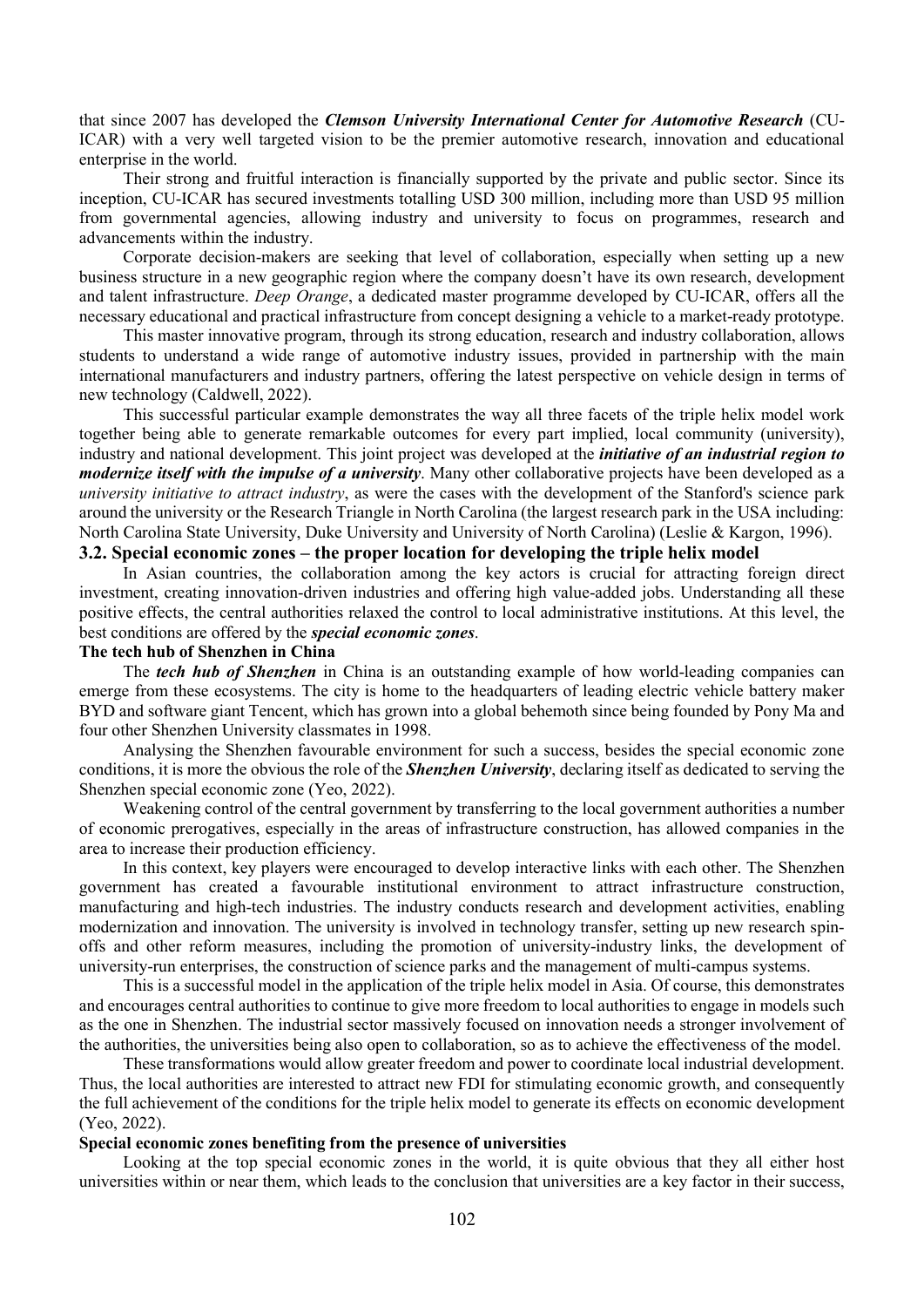and the triple helix model is perfectly applied. The following paragraphs provide some effective examples of how three very different special economic zones can all benefit from the presence of a university (Serlet, 2022).

**Dubai Internet City** is one of the best appreciated special economic zone in the world, located adjacent to the industrial clusters such as Dubai Media City and Dubai Knowledge Park, with an extraordinary expansion, famous for being the Middle East headquarters of the world's largest tech companies.

The home to 1,600 tenants, including some of the world's most well-known blue-chip IT companies, is located across the street from American University in Dubai, opened four years before the zone, providing companies located there with an endless supply of tech-savvy students from around the world.

This area is extremely open to this kind of partnership. In 2018, the British University of Dubai, the Triple Helix Association, and other four universities jointly organized the first Triple Helix international summit in the region, highlighting once again the role of government-university-industry in building cities and nations based on innovation.

Cayman Enterprise City is also home to the University College of the Cayman Islands. The area is completely full, with over 250 companies setting up a physical office presence there, including the law firm Dentons, the web-browser company Brave and the crypto-exchange Binance. The University has a strong role to play in providing specialists and organizing innovation-focused events.

**Kigali Free Zone** is home to the famously selective Carnegie Mellon University Africa. The zone has just over 100 tenants, including Volkswagen's self-driving car factory, Africa's first native smartphone company, Mara Phones, and Apex Biotechnology, a manufacturer of HIV and cancer medications.

Universities ensure the presence of energetic and creative young people, who during their studies and even later guarantee that the area remains in contact with current technological trends. In most areas with barren industrial parks or office buildings, universities have brought an extremely valuable addition, including the living spaces improvement, making them livelier and more oriented towards new smart technologies.

Universities act as magnets for entrepreneurs, almost all of them have entrepreneurship programs and organize start-up events. In all the examples mentioned here, universities have frequently held conferences that have attracted key figures in the global technology scene. Many national and local authorities around the world now understand this and are preparing projects based on future development within the structure created around the triple helix model (Serlet, 2022).

More recently, inspired by emerging economies such as the UAE, China and Singapore, and due to the fourth industrial revolution, the idea of bringing together government, business and academia together for development has been revived. Africa's Agenda 2063, for example, has an IT-university flagship project that builds on the experience of the Pan African University which has existed since 2008 and operates alongside the African continental free trade area. The triple helix summits organized in the African and Arab ICT hubs hosted by African Leadership University aim to develop three million ethical leaders and entrepreneurs by 2035.

## 4. The helix model in its quadruple form applied in the Romanian business environment

The general framework for applying the triple helix model in the Romanian economy is very generous, given the large number of internationally recognized universities and research institutions, the innovative national companies and the international investors operating here, along with the authorities' policies focus on sustainable development, all of these enhanced by the Romania's status as an EU member state. However, considering the high potential of Romania, the key partners of the triple helix model are at the beginning of their collaboration with modest interactions so far in creating a consistent cooperation structure.

However, it can be seen that a triple helix model works successfully, within the *Cluj IT Innovation* Cluster. Since 2012, this cluster has brought together all the entities needed in meeting the extended model conditions, where a fourth part is involved in facilitating the interaction among the main players, as follows:

- enterprises from the ICT sector located in the metropolitan area of Cluj-Napoca:
- universities with research activities: the Technical University Cluj-Napoca and the Babeş-Bolyai University Cluj-Napoca;
- *public administration authorities*: the Cluj County Council and the Mayor of Cluj-Napoca;
- catalyst organizations: North-West Regional Development Agency, the Cluj Territorial Office for SMEs and Cooperation, the Transylvania branch of the Romanian Association for Electronic and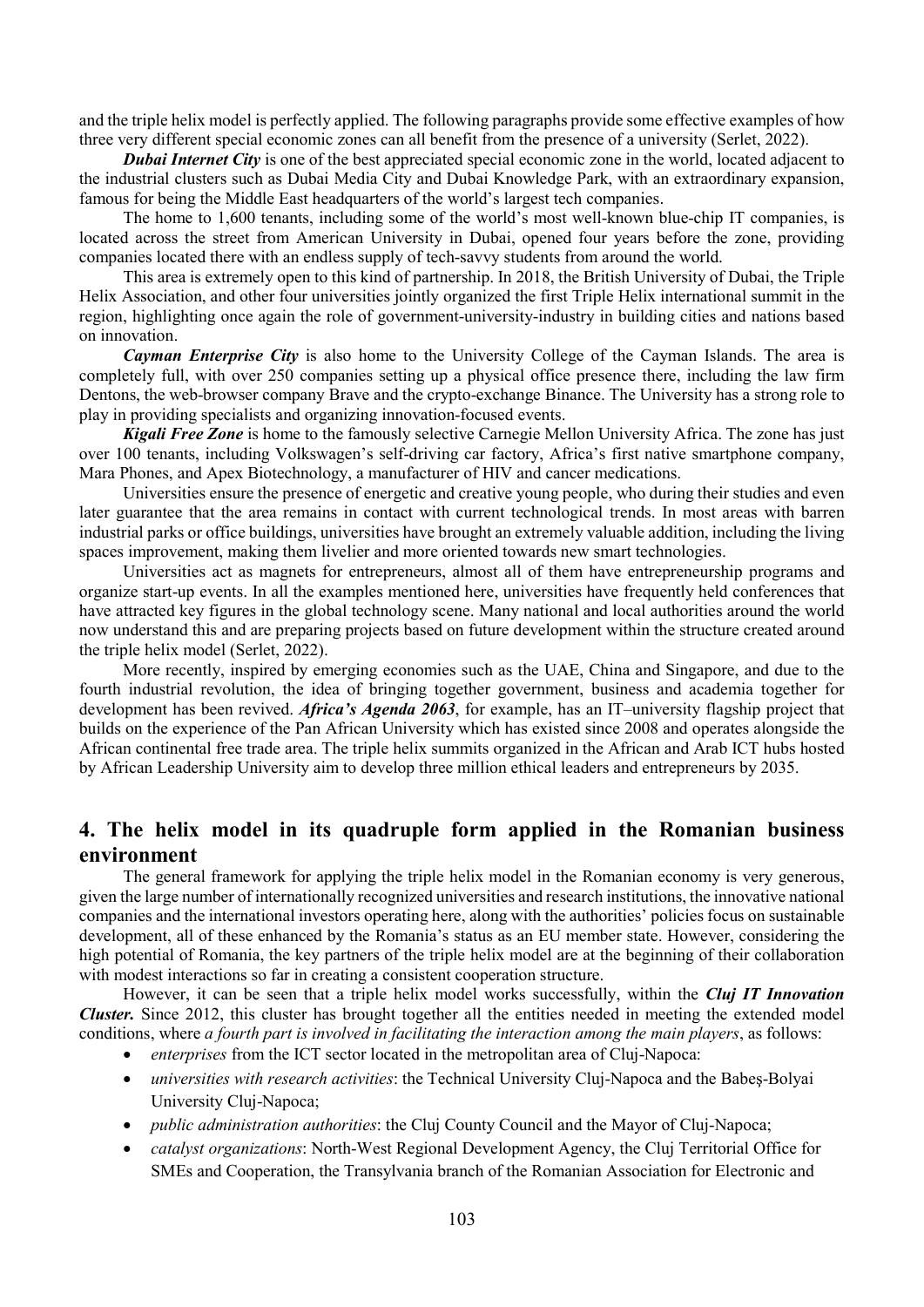Software Industry, Transylvania Advanced Equipments and Technologies produced in Romania (Lazăr, 2013).

This collaborative project in the IT&C industry develops, connects, engages and promotes inspiring people and creative ideas in a continuous flow of innovative development.

Considering the important role of communication among the players in this model, in many cases a new partner is needed and consequently added in a quadruple helix model, this last one acting as a catalyst to facilitate interaction between the partner entities and even to generate future projects.

Seeing the high potential of Romanian economy, the *Triple Helix Association of Romania* (THAR) could be considered as a partner with an important role of facilitator able to offer a solid knowledge base on this collaborative model, helping the Romanian actors to develop effective triple helix interactions. THAR could help with promotion, peer learning and partnership development. Creating linkages by organising many events in order to bring together all these actors, THAR could be very important in promoting this model, facilitating an increasing interaction among them.

The THAR's activities range from the development and debate around top class scientific studies, by means of conferences, summits, and awards, following with the networking among both leading education and research institutions and stakeholders to foster a wide dissemination and uptake of the scientific findings by means of publications, and co-operation projects. There is also included here the support in translating academic models into practical achievements by enhancing international exchange of scholars and the education and training of students, researchers and practitioners.

The vision of THAR covers many communicational areas, such as:

- facilitation of (digital) competence building of industries, government, innovators and the third sector;
- joining the innovation networks to facilitate EduTech, LegalTech and FinTech;
- boosting Romania's capacity to attract research and innovation funds (e.g., EU);
- connecting the local innovation networks with global pools of investors
- producing an impactful research and technology transfer to the market;
- facilitating scale-up support;
- engaging society (including youth) in participatory governance to boost inclusion and representation (THR, 2022).

THAR could be one of the best facilitators to connect the three components of the model in the Romanian economy. From this point of view, the participation of foreign companies operating in the Romanian business environment can be a way to develop this model, given that these, through their international experience, can contribute to the application of this model.

A good contribution in this direction comes from the university level supported by the new educational reforms adopted at national level towards redefining the curricula and proactivity or interactivity. In this regard, the real support is provided by the creation of very strong university consortia and their internationalization strategies where the collaboration and exchanges of students, professors and researchers are very important in getting the experience and expertise for moving forward (Miron & Gherasim, 2018). All these transformational processes are vital in proceeding through the phases of this model previously mentioned in the paper. Therefore, in the Romanian situation, the bottom-up model seems to be more practical, where the universities and the representatives of domestic or international businesses identify themselves as the locomotive for the implementation of the triple or quadruple helix model.

#### 5. Conclusions

The aim of the paper is to reveal that beyond the educational dimension, universities around the world are playing an increasingly active role in supporting economic projects, facilitating investment and business with a strong economic and social impact. In addition, this model is strongly supported by the development and use of technology, to increase business efficiency, but also to identify solutions in the context of current risks in the world economy. The elements presented in the paper advocate the inclusion of this model in the strategy of local development and further of attracting foreign direct investment, oriented mainly to the fields of high value-added services.

The future strategic plans of all the partners have to be creative, flexible, ambitious, forward thinking and agile, in order to take advantage of the current disruptive changes in higher education and industries.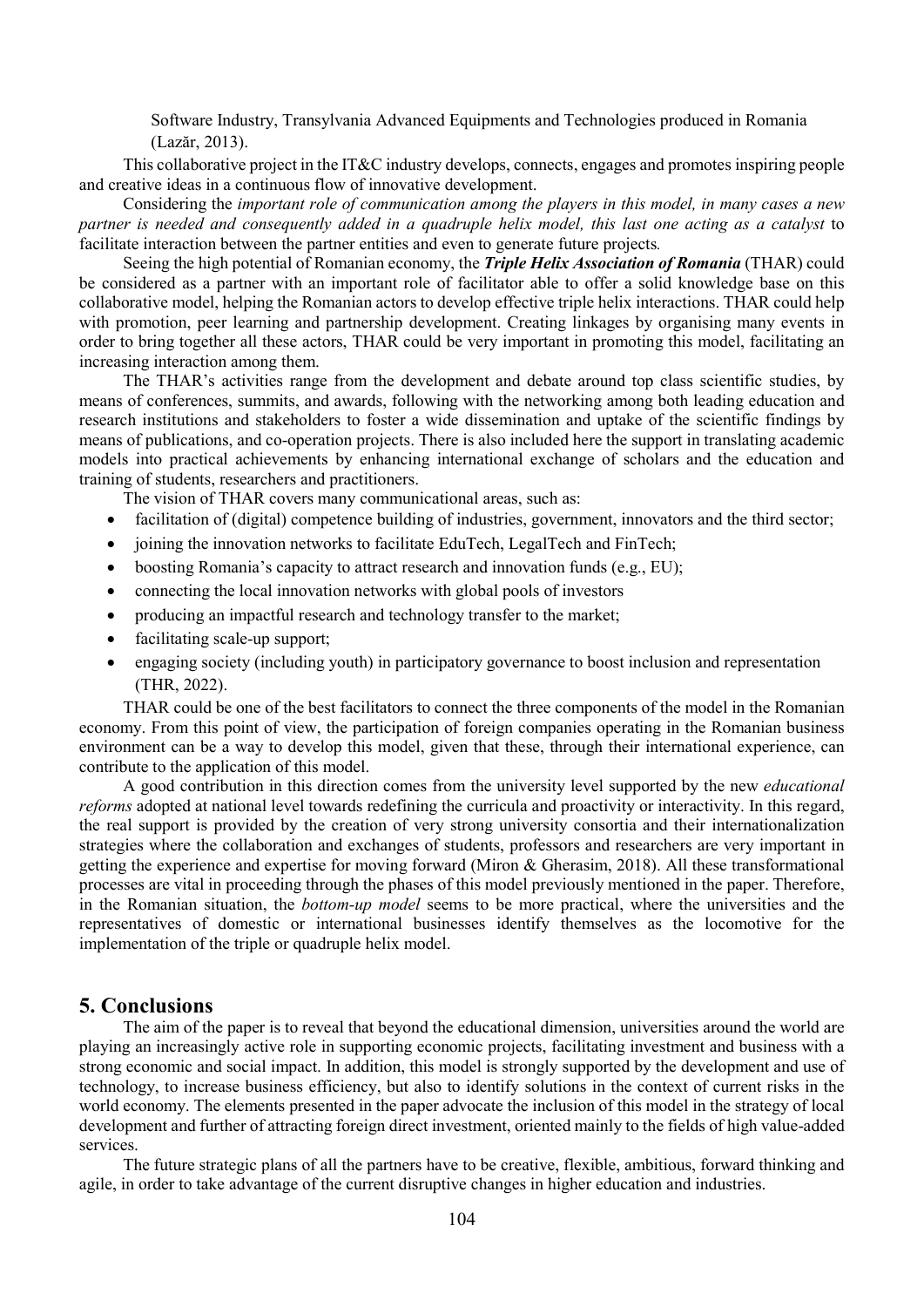To create unique opportunities for entrepreneurship and innovation, all the three players in the triple-helix model must work together for innovation to truly thrive for the benefit of society's progress. The elements of analysis presented in the paper advocate the application of the triple helix model at local or regional level, given the examples of real projects implemented in countries with different levels of development, resources and conditions.

All of these successful examples come to support further efforts in exploring the triple helix model which proves to be extremely versatile and can be adjusted to current needs and realities. In view of the latest global challenge, the COVID pandemic crisis, the Triple Helix Association has launched several calls since 2020 to create quadruple helix structures, implying also the society and citizens, in order to identify not only medical solutions, but also multiple response patterns to the Covid-19 pandemic for understanding weaknesses, strengths, and challenges, for national governance and innovation systems, drawing on political, social and economic dimensions (A Study on Triple Helix Innovation to Address the COVID-19 Pandemic  $-A$  Skill and a Necessary Stage) (THA, 2020).

#### References:

- [1] Cai, Y., Pugh, R. & Liu, C. (2015). Enabling conditions for regional triple helix systems. https://www.triplehelixassociation.org/helice/volume-4-2015/helice-issue-4/triple-helix-scientific-news/enablingconditions-for-regional-triple-helix-systems
- [2] Caldwell, D. (2022). Innovating the triple threat. Collaboration between universities and industry is key to successful innovation ecosystems. https://www.fdiintelligence.com/article/80834
- [3] Clemson University International Center for Automotive Research. https://cuicardeeporange.com/about/
- [4] Cortright, J. (2006). Making Sense of Clusters: Regional Competitiveness and Economic Development. The Brookings Institution Metropolitan Policy Program. https://www.brookings.edu/wpcontent/uploads/2016/06/20060313\_Clusters.pdf
- [5] Etzkowitz, H. (2002). The Triple Helix of University -Industry -Government. Implications for Policy and Evaluation. Science Policy Institute. https://www.donorth.co/appurtenancy/pdfs/etzkowitz\_triple\_helix.pdf
- [6] Fuller, J., Mills, K. & Rivkin, J (2015). A Real Path To Shared Prosperity in America How can our nation continue to grow while also providing a path to prosperity for more Americans? Politico Magazine. https://www.politico.com/magazine/story/2015/09/a-real-path-to-shared-prosperity-in-america-213165
- [7] Gatune, J., Deboer, D. & Mudde, H. (2018). The Triple Helix As A Model for Economic Development, Maastricht School and School of the Management. https://www.wsrc.ps/portal/uploads/files/shares/The\_Triple\_Helix\_Model\_and\_\_Local\_Economic\_Development. pdf
- [8] Lazăr, S. (2013). The development of the Cluj IT innovation cluster an implementation of the triple helix model in Romania. Triple Helix International Conference 2013. https://www.triplehelixconference.org/th/11/bic/docs/Papers/Lazar.pdf
- [9] Leslie, S. & Kargon, R. (1996). Selling Silicon Valley: Frederick Terman's Model for Regional Advantage. The Business History Review. doi:10.2307/3117312
- [10]Leydesdorff, L. (2012). The Knowledge-Based Economy and the Triple Helix Model. University of Amsterdam. https://www.leydesdorff.net/arist09/arist09.pdf
- [11]Miron, D., Gherasim, I. A. (2018). Linking the triple helix (university-industry-government) to the quadruple helix of university-industry-government – civil society in the field of international business and economics. Proceedings of the International Conference on Business Excellence 12(1):612-625. DOI: 10.2478/picbe-2018-0055
- [12]Ranga, M., Etzkowitz, H. (2013). Triple Helix systems: an analytical framework for innovation policy and practice in the Knowledge Society. http://temp.uefiscdi.ro/EDIGIREGION/Triple\_Helix\_Systems.pdf
- [13]Rodrigues, C. & Melo, A.I. (2013). The Triple Helix Model as Inspiration for Local Development Policies: An Experience-Based Perspective. International Journal of Urban and Regional Research 37(5). DOI: 10.1111/j.1468- 2427.2012.01117.x.

https://www.researchgate.net/publication/264339108\_The\_Triple\_Helix\_Model\_as\_Inspiration\_for\_Local\_Devel opment\_Policies\_An\_Experience-Based\_Perspective

- [14]Ryder, H. W. (2022). Triple helix revival relies on infrastructure. The African and Arab regions need industrial development to get results from university collaboration. https://www.fdiintelligence.com/article/80874
- [15] Serlet, T. (2022). How universities lead to successful SEZs. Free zones benefit from nurturing the next generation of professionals. https://www.fdiintelligence.com/article/80777
- [16]Shenzhen University. https://en.szu.edu.cn/About/About2.htm
- [17]Triple Helix Association. (2020). https://www.triplehelixassociation.org/helice/volume-9-2020/helice-volume-9 issue-3/a-study-on-triple-helix-innovation-to-address-the-covid-19-pandemic-a-skill-and-a-necessary-stage
- [18]Triple Helix Romania (2022), https://helix-connect.com/triple-helix-association/